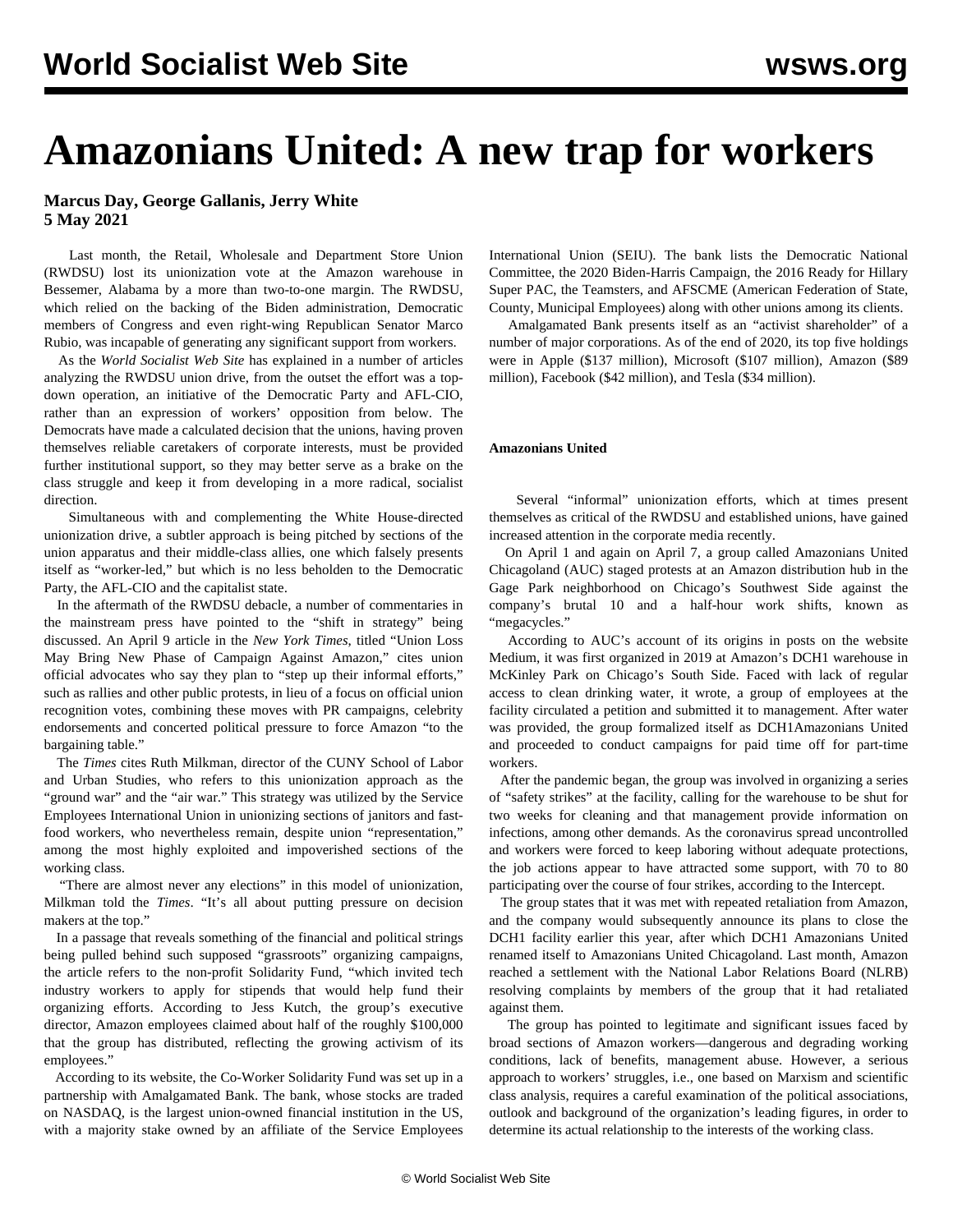The group has received support—both verbal and financial—from the Democratic Party, particularly the DSA and Sanders wings. Chicago Democratic Alderman Byron Sigcho-Lopez, a member of the Democratic Socialists of America (DSA), "has been a fixture at protests outside DCH1," according to the pro-union publication *Labor Notes*, and is regularly featured in the group's social media accounts.

 According to *Fortune*, Sanders, a prominent backer of the RWDSU drive, has "helped raise money [for Amazonians United]—his office said somewhere in the six-figure realm—for the group's mutual aid fund."

 A March interview in *Rampant Magazine*, conducted by two former members of the now-defunct International Socialist Organization, spells out the tactical approach of the AUC to establishing a union among Amazon workers in Chicago.

 Christian Zamarrón (also known as Don Zama), a leader of AUC and its most frequently interviewed spokesman, solidarized himself with the union drive in Alabama but criticized the top-down campaign by the RWDSU: "My coworkers in Alabama, as far as I can tell, don't have a strong organizing committee that is taking on fights within the workplace. RWDSU organizers could be guiding them in how to organize themselves, but they're not. So, I don't blame the workers, I blame the union staffers for misguiding workers."

 Zamarrón continued, "We're building a real union, not some useless business union that's simply a dues-extracting organization of lawyer-like staff for workers to call. We're not interested in handing our collective power over to some bureaucrat who shows up every three years to 'negotiate' a concessionary contract through backroom deals with our bosses. We don't need the recognition of the NLRB or Amazon to form our union, grow our union, or fight as a union. Our union is us workers, organized, acting collectively, building unity, growing in solidarity, fighting as one."

 Workers certainly need organizations that are free from the bureaucratic control of the AFL-CIO executives. That is why the *World Socialist Web Site*, *[International Amazon Workers Voice](/en/topics/workersCategory/amazon)* and the Socialist Equality Party urge Amazon workers to form rank-and-file committees, independent of the corporatist unions, to fight for the demands which meet their needs, such as substantial wage increases and genuine workplace safety measures. Such an initiative can only be successful to the extent that it is based on a political struggle by the working class against both the Democratic and Republican parties and the development of a powerful political movement of the working class internationally against capitalism and for socialism.

 That is not what Zamarrón is proposing. This is made clear by Zamarrón's own political history and his connections to the Democratic Party and what he calls the "useless, dues extracting" AFL-CIO.

#### **Cornell's School of Industrial and Labor Relations**

 Zamarrón is presented in various interviews as a rank-and-file "warehouse worker in Chicago" (*Atlantic*) and one of the "lockdown heroes" (*Financial Times*). A closer examination of Zamarrón's background, however, reveals extensive training by the AFL-CIO apparatus and the Democratic Party.

 According to a resumé for Zamarrón on alumnius.net, he worked as a field organizer for Democrat Jesus "Chuy" Garcia's run for Mayor of Chicago in 2015. Garcia, now a US Representative in Illinois' 4th Congressional District, helped push through \$400 million in cuts and thousands of layoffs in his time as commissioner of Cook County, where Chicago is located. He waged a failed challenge for the mayorship against Rahm Emanuel, in a campaign backed by the pseudo-left leadership of the

Chicago Teachers Union.

 Zamarrón also worked for the Service Employees International Union (SEIU) Local 521 in San Jose, California and the American Federation of State, County and Municipal Employees (AFSCME).

 Most significant and revealing, however, is Zamarrón's education. Zamarrón graduated from Cornell University's School of Industrial and Labor Relations (ILR) in 2011. Zamarón's photo is featured prominently in a brochure for Cornell's ILR, which quotes him as saying: "What you're learning is how to lead an organization, how to organize people, how to work in a group, how to bargain collectively, how to think critically, and how to form and support a convincing argument."

 In fact, the ILR was set up by New York's Democratic-run state legislature in 1945 to provide "a common training program" for representatives of labor and management based on a "mutual and cooperative analysis of the problems common to both groups," the New York State Joint Legislative Committee on Industrial and Labor Conditions said at the time. Over the decades, the ILR has produced a "who's who" of bureaucrats and executives for the AFL-CIO, corporate America and the US Labor Department.

 ILR alumni include American Federation of Teachers President and Democratic National Committee member Randi Weingarten (Class of 1980), UNITE HERE President Bruce S. Raynor (Class of 1972), and Seth Harris (Class of 1983), former President Obama's acting US secretary of labor and current top labor adviser to President Biden.

 Alumni also include a long list of former chief human resource officers from some of corporate America's top companies, including IBM, JP Morgan Chase, Coca-Cola, Archer Daniels Midland, Northrop Grumman and General Dynamics NASSCO.

 Among those on the teaching staff of the ILR are Andy Stern, the former president of the SEIU. Stern was notorious for expanding the union's membership by signing sweetheart contracts with nursing home companies that brought the SEIU in without workers even knowing it.

 Also on its teaching staff is Lee Adler, a former attorney for the United Mine Workers of America. In 1989-90, he played a despicable role in the UMWA's betrayal of the Pittston strike and abandonment of militant miners who were railroaded to prison or even murdered on the picket line, like John McCoy, on January 16, 1990. Adler was the lead defense attorney in the case of the Milburn Nine—a group of striking West Virginia miners who were framed up by the government on bombing and conspiracy charges—and pressured seven of them into entering guilty pleas. The bogus character of the case was exposed when one Milburn miner who refused to plead guilty was acquitted when his case went to trial.

 Significantly, during the height of the Cold War, Cornell's ILR School had a treacherous record of collaborating with the CIA, known as "Murder, Inc.," for its role in carrying out assassinations, torture and regime change operations for US imperialism. According to the 1967 article "Central Intelligence Agency and the Universities," published in the academic journal *Minerva*, "On 26 February, it was reported that the Marshall Foundation of Houston, Texas, which had received funds alleged to have passed through other foundations from the CIA, had contributed \$289,500 to the School of Industrial and Labor Relations of Cornell University during the years 1961 to 1963. … The grant was used to provide university training for trade union officials interested in international affairs."

 Continuing, the article stated, "Cornell University published on 11 March a list of eight organisations that 'have contributed funds to Cornell during the past 10 years [and] appear on the list of organisations reported in the press to have had CIA support'. The largest grant was for \$436,000, made between 1960 and 1963 to the New York State School of Industrial Relations."

More recent sources of funding for the ILR are difficult to track.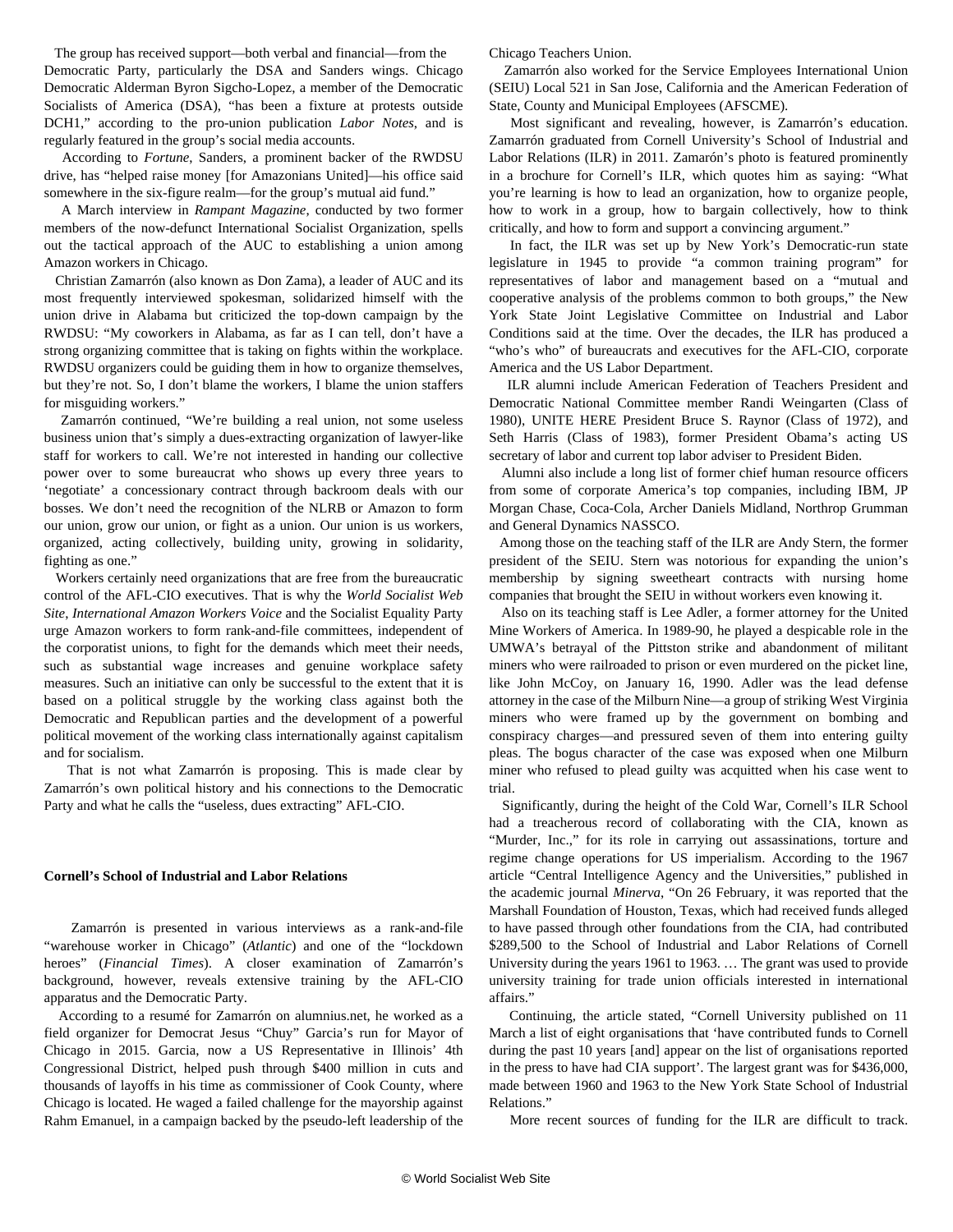According to the website Influence Watch, the ILR does not reveal its donors and does not publish an annual financial report. Nor does the Cornell University annual financial report show sources of funding for the ILR.

 However, a Cornell University cross-department task force published a report in July 2017 examining "extension and outreach" efforts among Cornell's contract colleges, including the ILR. The report provides a general breakdown of revenue sources directed toward "public service/extension outreach." For these activities, ILR had revenue of \$31,822,526 in fiscal year 2016, with "government grants and contracts" accounting for 46.36 percent of that total, or roughly \$14.7 million, up from a share of 38.59 percent in FY2015. The report notes: "Fee for service (included in Educational Activities and other) and grants/contracts are critical components of revenues. In the case of ILR, these sources account for approximately 85%-95% of revenue."

### **The AFL-CIO's "Solidarity Center" and US imperialism**

 Among the "extension and outreach" activities carried out by the ILR are internships at the AFL-CIO's Solidarity Center, also known as the American Center for International Labor Solidarity. The Solidarity Center receives more than 96 percent of its funding from the US State Department's National Endowment for Democracy and plays a critical role in carrying out US foreign policy objectives.

 The Solidarity Center and its predecessor, the American Institute of Free Labor Development (AIFLD), has long been involved in the subversion of left-wing unions and workers struggles, and, significantly, in CIA-backed coups or attempted coups, from Guatemala (1954) and Chile (1973), to Honduras (2009) and Venezuela (2002, 2019).

 According to his ILR student profile, Zamarrón traveled to Mexico to work for the AFL-CIO's Solidarity Center in Mexico City in the spring of 2010. In his account of his time at the Center, he writes: "As a strategic researcher for the Solidarity Center, I conducted 'undercover' investigations, research, and strategic analyses of Mexican-owned operations and Multi-National Corporations. I also frequently wrote, updated, and translated reports on Mexican labor struggles that were used in the planning of union campaigns across the globe and which were also used to garner support from international unions."

 The information on workers' activity compiled by Zamarrón would ultimately have been incorporated into reports submitted by the Center's Mexico office to the State Department and other sections of the foreign policy apparatus. A current job posting on the Solidarity Center's website for a Country Program Director for the Mexico office states that the director "educates and informs USAID [the United States Agency for International Development] and the [US] Embassy of organized labor's role in the development process and *how Solidarity Center programs contribute to their strategic objectives* [emphasis added]." USAID has itself been extensively linked to the CIA and US regime change efforts, including a [covert operation](/en/articles/2014/04/05/cuba-a05.html) under the Obama administration to set up a social media network aimed at destabilizing the Cuban government.

 The main activity of the Solidarity Center in Mexico has consisted of promotion of the supposedly "independent unions" which hope to prevent the rebellion of Mexican workers against the corrupt Confederation of Mexican Workers (CTM) from taking an anti-capitalist direction and threatening the interests of US-based multinationals and American imperialism. This includes Solidarity Center's efforts to contain the wildcat strikes against the CTM that erupted in the border town of [Matamoros](/en/topics/workersCategory/matamoros) in early 2019.

In his Solidarity Center student profile, Zamarrón gives special thanks to

his Cornell professor Clete Daniel. According to colleagues who posted condolences after his death in 2010, since 1989, Professor Daniel had been placing his Cornell students as interns at the Solidarity Center's HQ and field offices throughout the world.

 Zamarrón also thanks Professor Lois Spier Gray, without whose "generous support" his internship at the Solidarity Center would not have been possible, he states. According to a 2018 obituary in the *Cornell Chronicle*, during World War II Gray "was recruited into secret military intelligence work at the Pentagon," working in a unit that later became part of the CIA. Afterwards, "she pursued her interest in unions and work with the National Labor Relations Board in Buffalo in 1945. A year later, Gray was hired by ILR, which she helped shape as it grew from a school with few students to one that enrolls about 1,200 students."

 To say the least, those trained by the ILR and the AFL-CIO's Solidarity Center are not simply "rank-and-file Amazon workers" engaged in a little "labor organizing."

 Over many decades, the AFL-CIO, working under the direction of the State Department and other arms of the capitalist state, has "perfected" the art of cultivating operatives in countries around the world, individuals who are tasked with pacifying labor unrest and directing it into safe channels. As the right-wing, anti-worker, corporatist character of the unions has become ever more explicit, so have the unions become more and more vehemently defended by pseudo-left political parties and tendencies. Groups such as the DSA include in themselves not a few upper-middle class individuals who have found high-ranking and lavishly paid positions in the union apparatus, perhaps most prominently Jesse Sharkey, president of the Chicago Teachers Union.

 To a greater or lesser degree, this process has taken place both in the US and in other countries. On its website, AUC states that it has sister organizations in Sacramento, California and New York City and is affiliated with the "Amazon Workers International" (AWI), which claims supporters in Germany, Poland and other European countries.

 Those presented as the co-founders of the AWI in media reports themselves have backgrounds in the European trade unions and pseudoleft milieu. One, Christian Krähling, was an official in the Ver.di trade union at an Amazon facility in Bad Hersfeld in Germany, until he died late last year. Krähling was closely associated with the misnamed, and Left Party-affiliated, Rosa Luxemburg Institute, according to an obituary on the Institute's site. In 2018, he ran in the Hesse state elections for the Left Party—an organization formed by ex-Stalinists and disaffected Social Democrats that has pushed through painful social cuts where it has been in power.

#### **For independent rank-and-file committees, not union fronts**

 Amazonians United and its affiliates are not an expression of a movement from below by Amazon workers, or an organization which is capable of putting an end to workers' exploitation by the company. Instead, it is a part of the American ruling class' increasingly desperate maneuvers to head off major struggles and subordinate the working class to the domestic and foreign policy needs of US imperialism. In this, the bourgeoisie and their political representatives are relying upon the support of the pseudo-left, whose upper-middle class members seek to subject workers to the discipline of the unions, while seeking highly paid and privileged positions for themselves in its apparatus.

 Amazon workers want to fight. But they need new organizations, genuinely controlled by the rank-and-file, led by the most militant, trusted and class-conscious workers, completely independent of the corporatecontrolled trade unions, and guided by an international perspective and